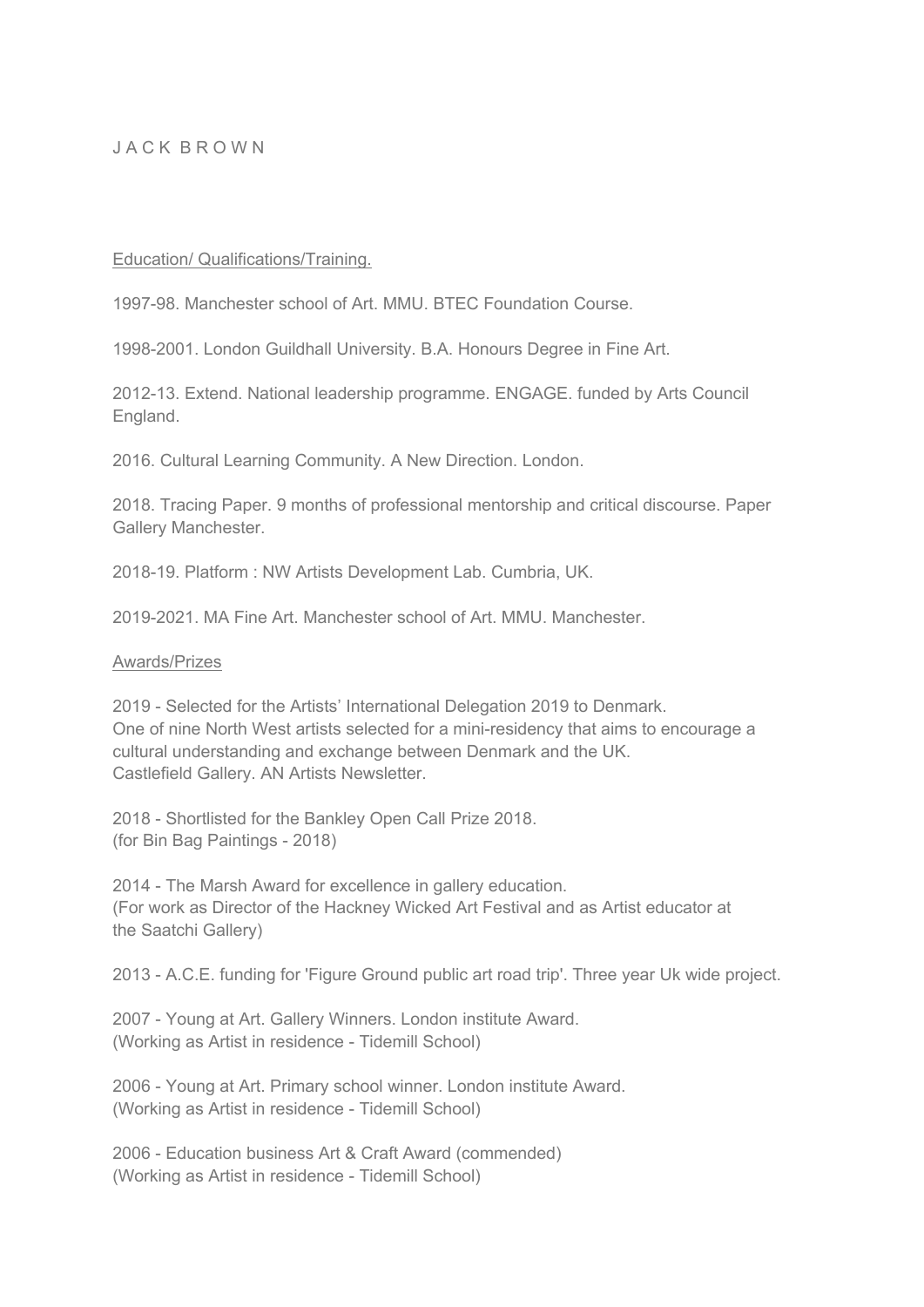# Selected Exhibitions

## 2020

The Manchester Open. Trinkets Short film HOME. Manchester Selected by committee including Bren O'Callaghan, Mario Popham and Helen Wewiora.

2019

Operation Impact Regulations. Group show. Two large digital prints. PS Mirabel. Manchester. Curated by Alistair Woods Link here

**Trinkets** Short Film. Paradise Works, Salford. Manifest Art Festival 2019. Link here Super Brain Group show 16 'grease marks let of the bus window by a passengers hair' transfer prints. Chapel Gallery Ormskirk, Lancashire.

Under the Northern Sky Group show Public realm trinket sculptures. Signal Film and Media. Barrow-in-Furness, UK. Link here

Found Note Silk Hanky Solo show New works on silk Paper Gallery, Manchester. Link here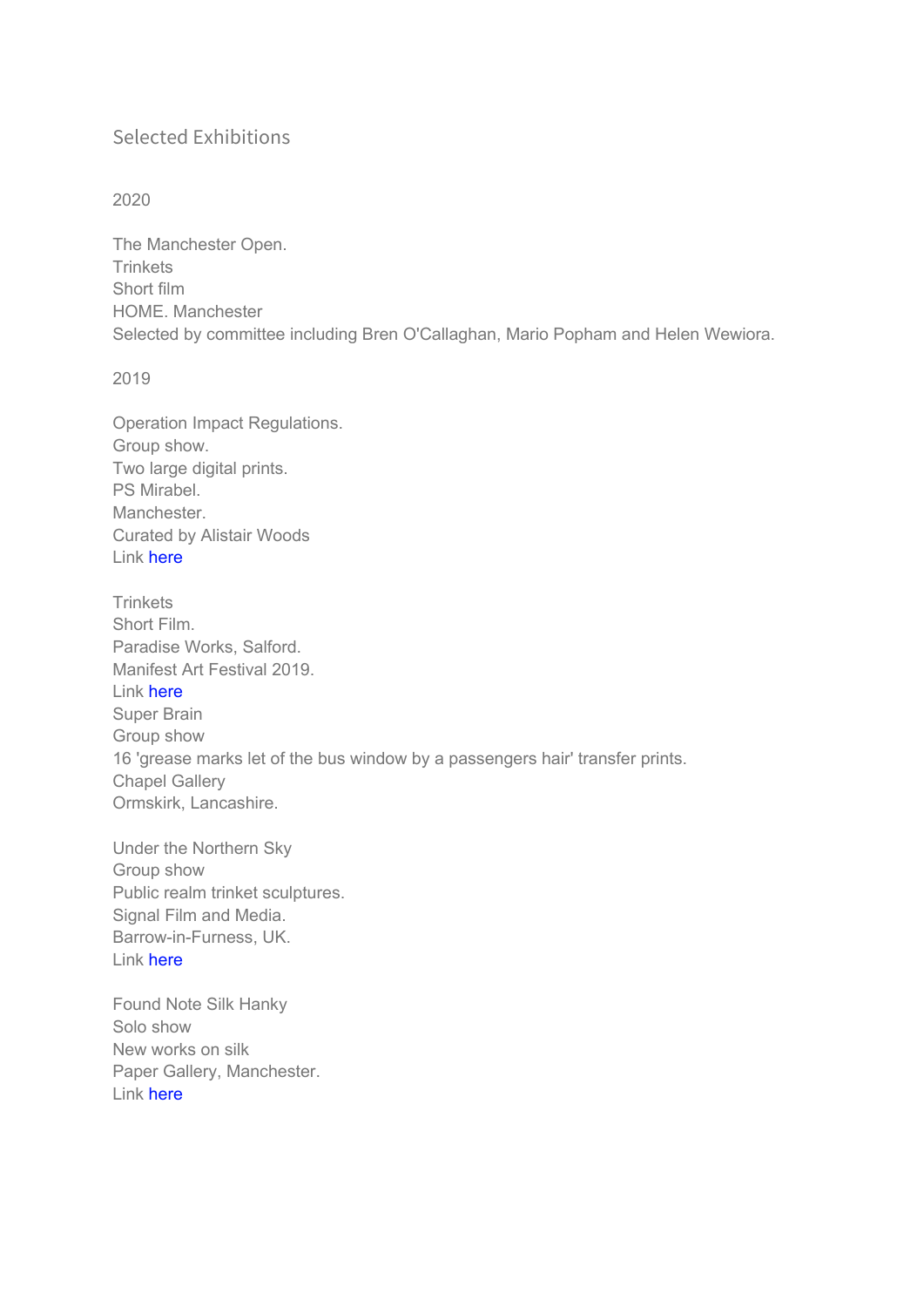2018

Recreational Grounds III. 'Standing Sculptures' in group show. disused car park/gallery. London. Link here

Bankley Studios Open Exhibition New work show in selected annual open exhibition Bankley Gallery, Manchester. Selected by Magnus Quaife, James Moss and Leanne Greene Link here

Tracing Paper Group show. culmination of 9 months 'Tracing paper' mentoring scheme Paper Gallery Manchester. Link here

Twice as Nice. Two works shown in group show. PS Mirabel Gallery. Manchester Represent! Series of banners/instructions 'where to put it' 2018 -19. People's History Museum. Manchester Link here

Something and Nothing Three new works shown as part of group show. Abingdon Studios. Blackpool. Curated by Garth Gratrix Link here

2017

Drawing someone's house, then delivering it back to them, anonymously. For Space - Group Show Paper Gallery **Manchester** Curated by Simon Woolham.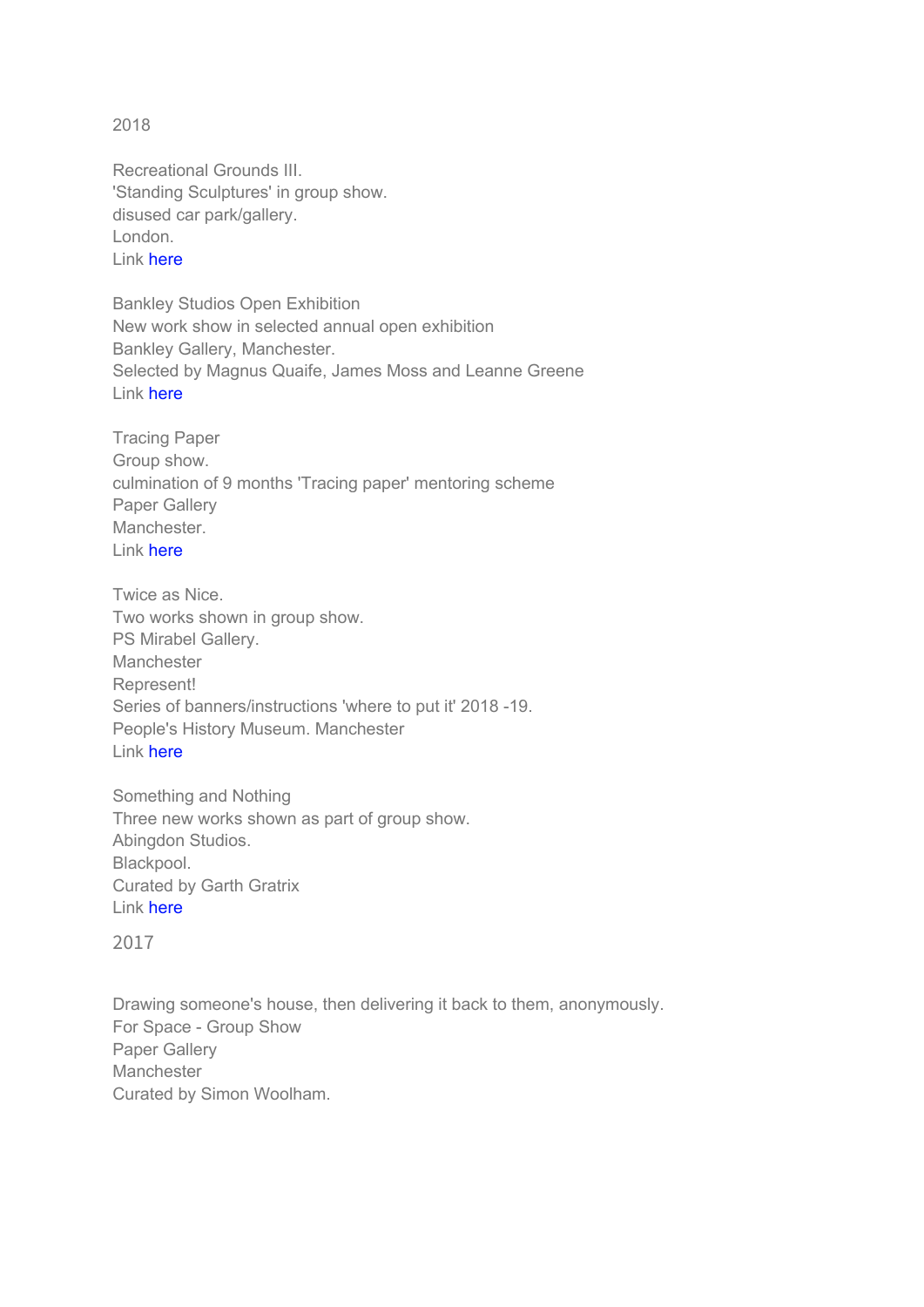2016 The Whatchamacallit One off collaborative recording of a fantastical object. The Parasol Unit, London.

2015 **Constellations** A series of small sculptures. Alt MFA International Jamboree. Guest Projects. Shonibare Studios. London.

# Selected Public projects

2019 How to learn like an artist while being taught like an accountant. Breakout workshop and lesson. Engage Conference. Northumberland University. Newcastle.

**Encounters** Lead Artist. Working with five Salford Secondary schools to promote routes into HE study through encounters with creative professionals. Workshops and encounters across the city. Link here

Lumiere Festival County wide primary School resourse. Lumiere Durham 2019. Artichoke. Link here

Visiting Artist Two year programme of visual arts support for St Margarets Primary school. Reach 2. Art weeks and staff CPD. Lowestoft, Suffolk

2018 Take pArt Challenge Lead artist during development of online resource. Technical tip videos, downloadable starting points and a selection of video of contemporary artists. Children and the Arts and the Jack Petchey Foundation. Link here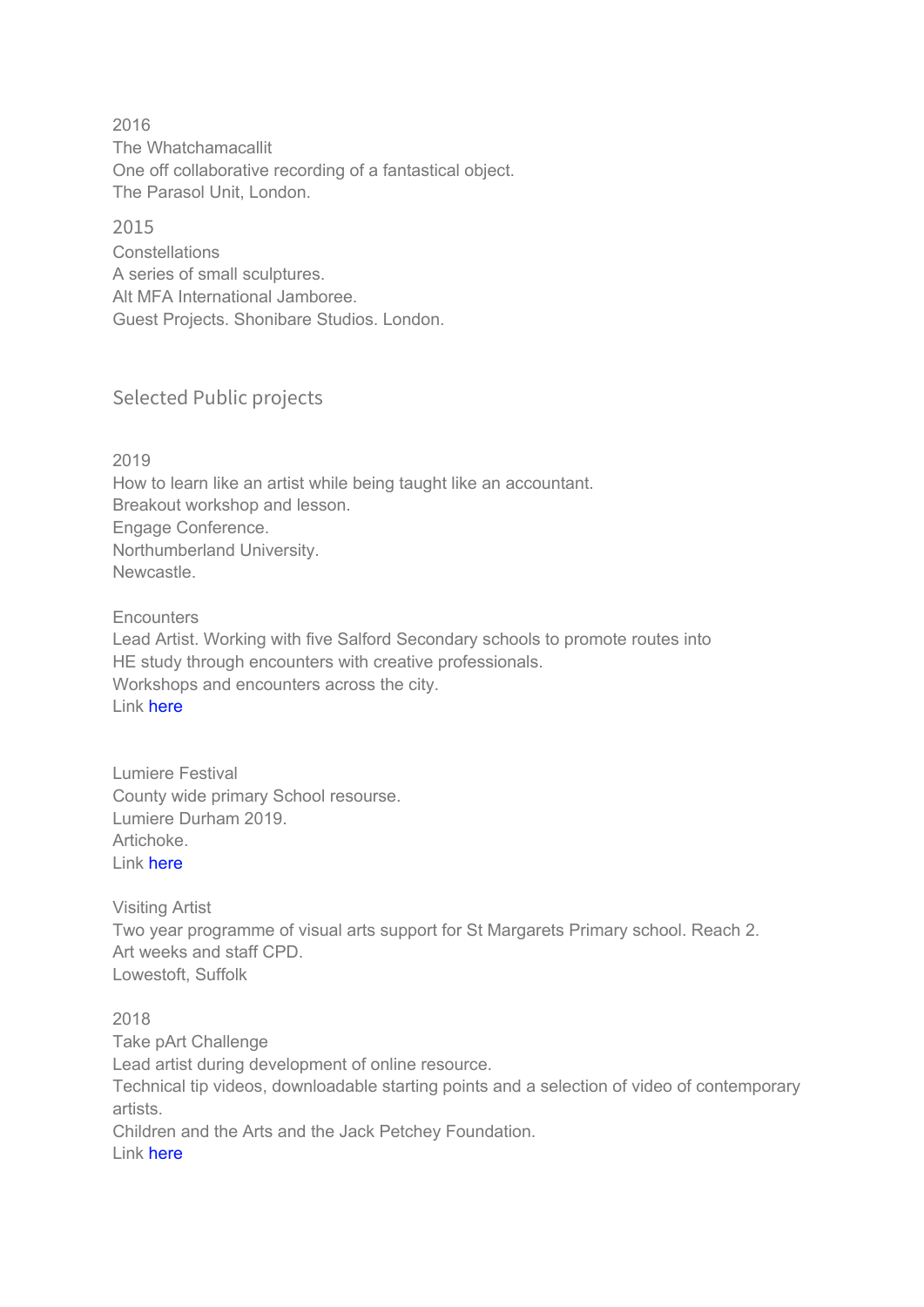The Turnpike

Associate artist. Working with the Turnpike Gallery to facilitate and support the gallery's Participation and educator programme. The Turnpike Gallery, Leigh

2017

'Figure Ground - Road Trip' Book Launch. Co-author.Launch of publication documenting three year ACE funded project interviewing publically engaged artists across the UK. link here

Problem Solver.

Working with 30 primary school pupils and artist Annamaria Kardos to ask the question 'what have I learnt that I've not been taught' workshops and public performance Tidemill Academy, Deptford x, Deptford Lounge Library. link here 2016

Den. Sculptures you can hide in. Collaborative sculpture making with children and families. The South London Gallery. Clore Studio space. London. Link here

UNITS OF POWER

Working with three schools in Edmonton and over 160 pupils. co-authoring semi-permanent public realm sculptures. 2 x CPD for staff. Children and the Arts. Harringey Council. Saatchi Gallery. Link here

### Press

- 2019 The Fourdrinier magazine 'Found Note Silk Hankie' solo show review. link here
- 2019 Cotton on MCR 'Found Note Silk Hankie' solo show review. link here
- 2019 64 Million Artists. Cutural Democracy in practice article. link here
- 2018 Tracing Paper review. Paper Gallery. Cotton on MCR. link here
- 2018 Paper Magazine 'tracing paper' article. link here
- 2017 Paper Magazine 'For space' article. link here
- 2017 AntiSlavery online. feature on 'let them be free' Abolition education project link here
- 2016 Arts Professional online. Collective Power through art. link here
- 2014 London Living interviewed as Director of Hackney Wicked Art festival. link here